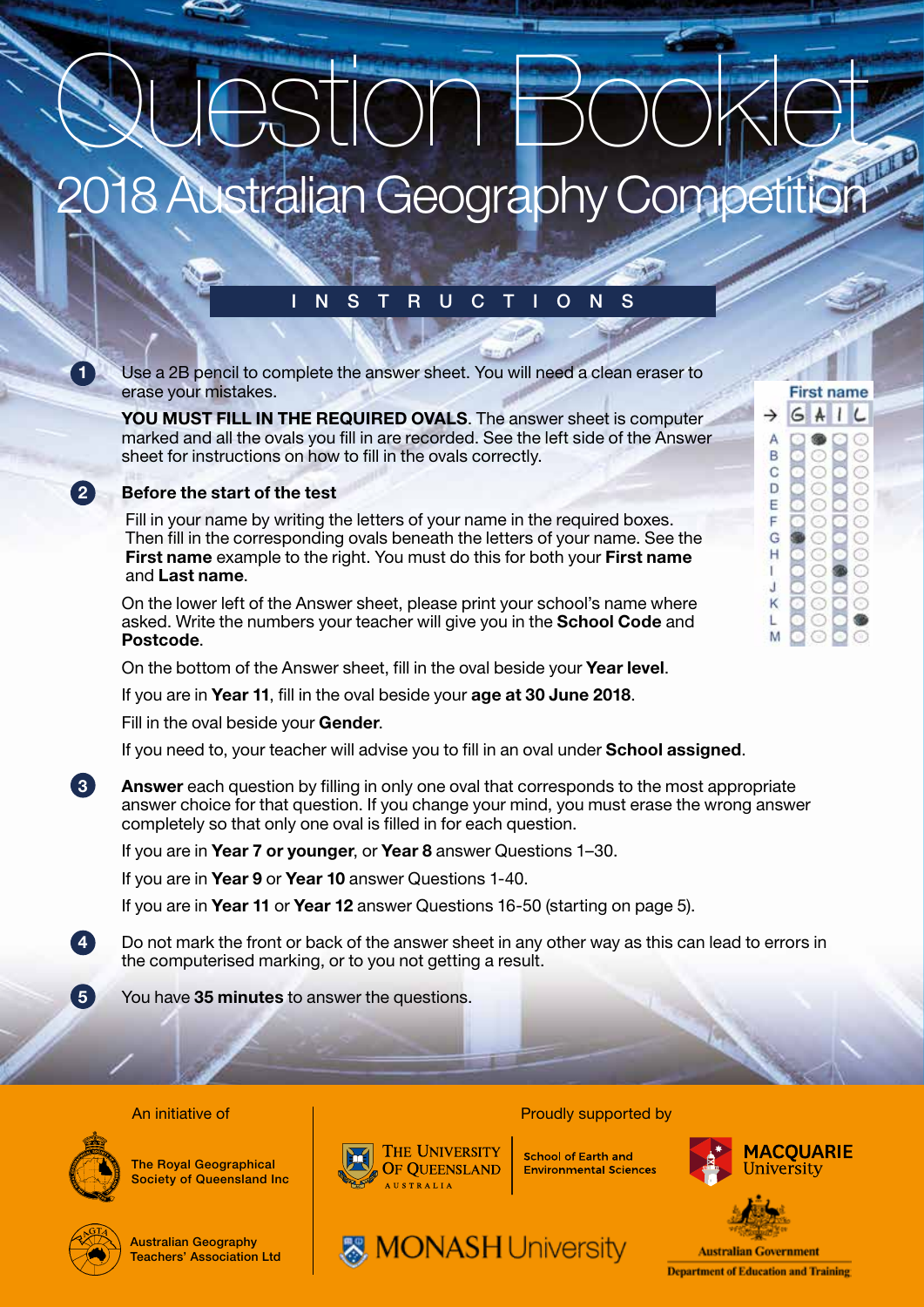Australian Geography Competition 2018



*Base map reproduced with permission of TASMAP (www.tasmap.tas.gov.au) © State of Tasmania Figure 1. Extract from: Wellington Park Recreation Map, Tasmania*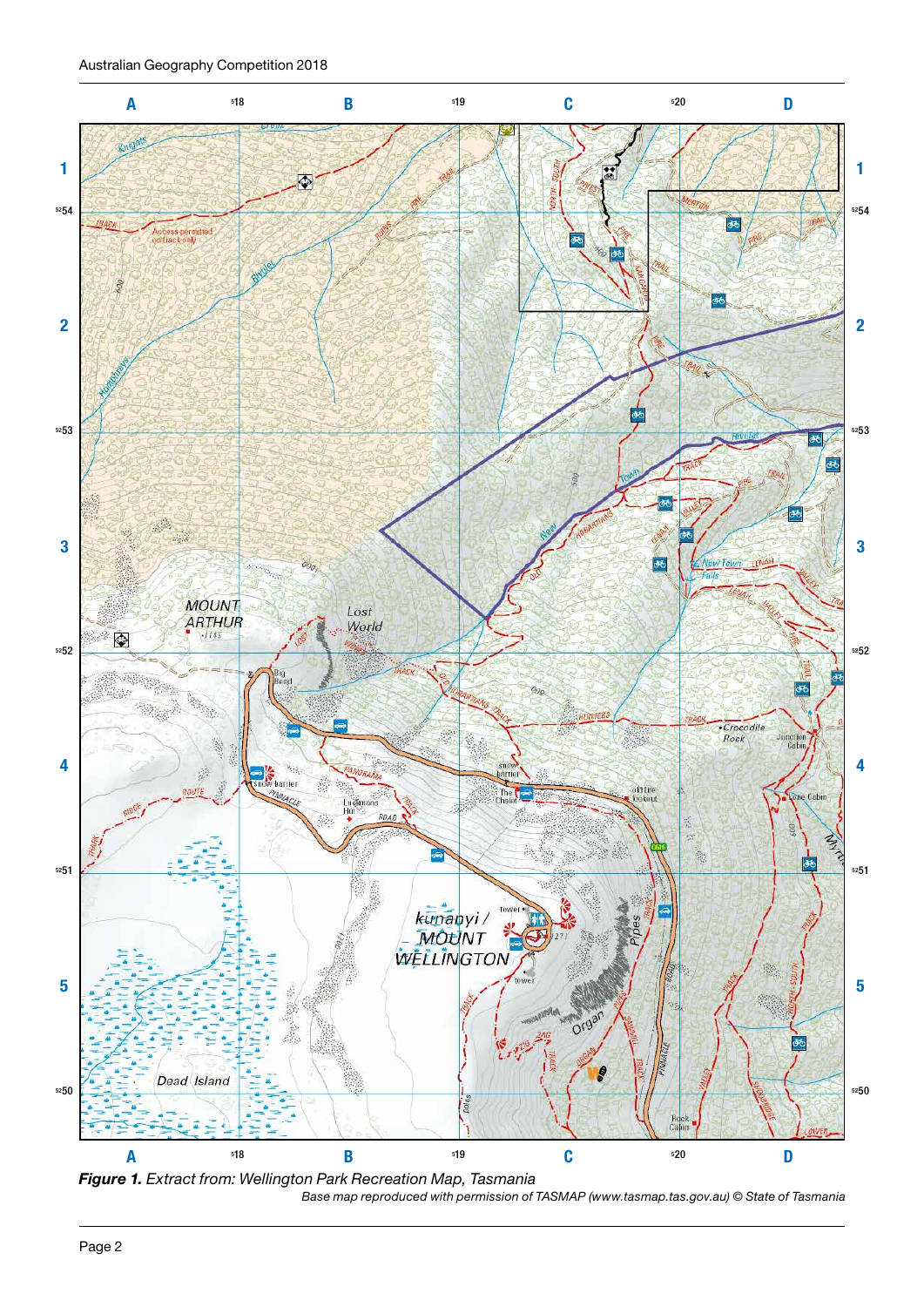#### Legend

| <b>ROADS</b>                                                                              |          |    |                                 |
|-------------------------------------------------------------------------------------------|----------|----|---------------------------------|
|                                                                                           |          |    |                                 |
|                                                                                           |          |    |                                 |
| Restricted use                                                                            |          |    |                                 |
|                                                                                           |          |    |                                 |
|                                                                                           |          |    |                                 |
| <b>WALKING TRACKS</b><br>Formed: high quality; may be locally rough  _______ __ __ __     |          |    |                                 |
| Unformed: clear and rough; marked or cairned  _________                                   |          |    |                                 |
|                                                                                           |          |    |                                 |
| SHARED USE WALKING/CYCLING TRACKS                                                         |          |    |                                 |
| Easy; Moderate; Difficult; Very difficult                                                 | ෯        | I  | $ \boldsymbol{\ddot{s}}\rangle$ |
| Wellington Park boundary; other reserve boundary <b>with the contract of the UK and S</b> |          |    |                                 |
|                                                                                           |          |    |                                 |
| Public toilets; Picnic area: Car park; Information . <b>No</b>                            | <b>A</b> |    | H.                              |
| Lookout; Waterfall; Trig station; Spot height $\mathcal{N}$                               |          | △  | •324                            |
|                                                                                           |          | i. | o                               |
|                                                                                           |          |    |                                 |
| Dense-medium timber; Scattered trees & scrub.                                             |          |    |                                 |
|                                                                                           |          |    |                                 |
|                                                                                           |          |    |                                 |

Restricted area (public access on nominated tracks only)

Roads and tracks on this map do not necessarily indicate a public right of way. Some tracks on private property are not shown, as requested by landowners. Walking tracks shown within Wellington Park are those approved by the Wellington Park Management Trust.





Weather station: MT WELLINGTON elevation 1260.5m



HORIZONTAL DATUM: Geocentric Datum of Australia 1994 VERTICAL DATUM: Australian Height Datum (Tasmania)

Contour Interval 20 Metres

Start at Question 1 if you are in Year 10 or younger. Start at Question 16 (on page 5) if you are in Year 11 or 12.

- 1 Using Figure 1, the area around the building on Mount Arthur (A3) is mainly:
	- A built up area
	- B cliffs
	- C dense-medium timber
	- D rock scree
	- E swamp
- 2 The direct distance between the building on Mount Arthur (A3) and Luckmans Hut (B4) is approximately:
	- A 1 km
	- B 1.1 km
	- C 1.3 km
	- D 5.6 km
	- E 5.8 km

3 What is the approximate height above sea level of Luckmans Hut (B4)?

- A 1125 m
- B 1170 m
- C 1230 m
- D 1275 m
- E 1350 m
- 4 Using the graphs in Figure 1, when is Mount Wellington's monthly mean rainfall the highest?
	- A April
	- B August
	- C December
	- D February
	- E July

5 Based on the graphs in Figure 1, which type of climate does Mount Wellington have?

- A arid
- B equatorial
- C polar
- D temperate
- E tropical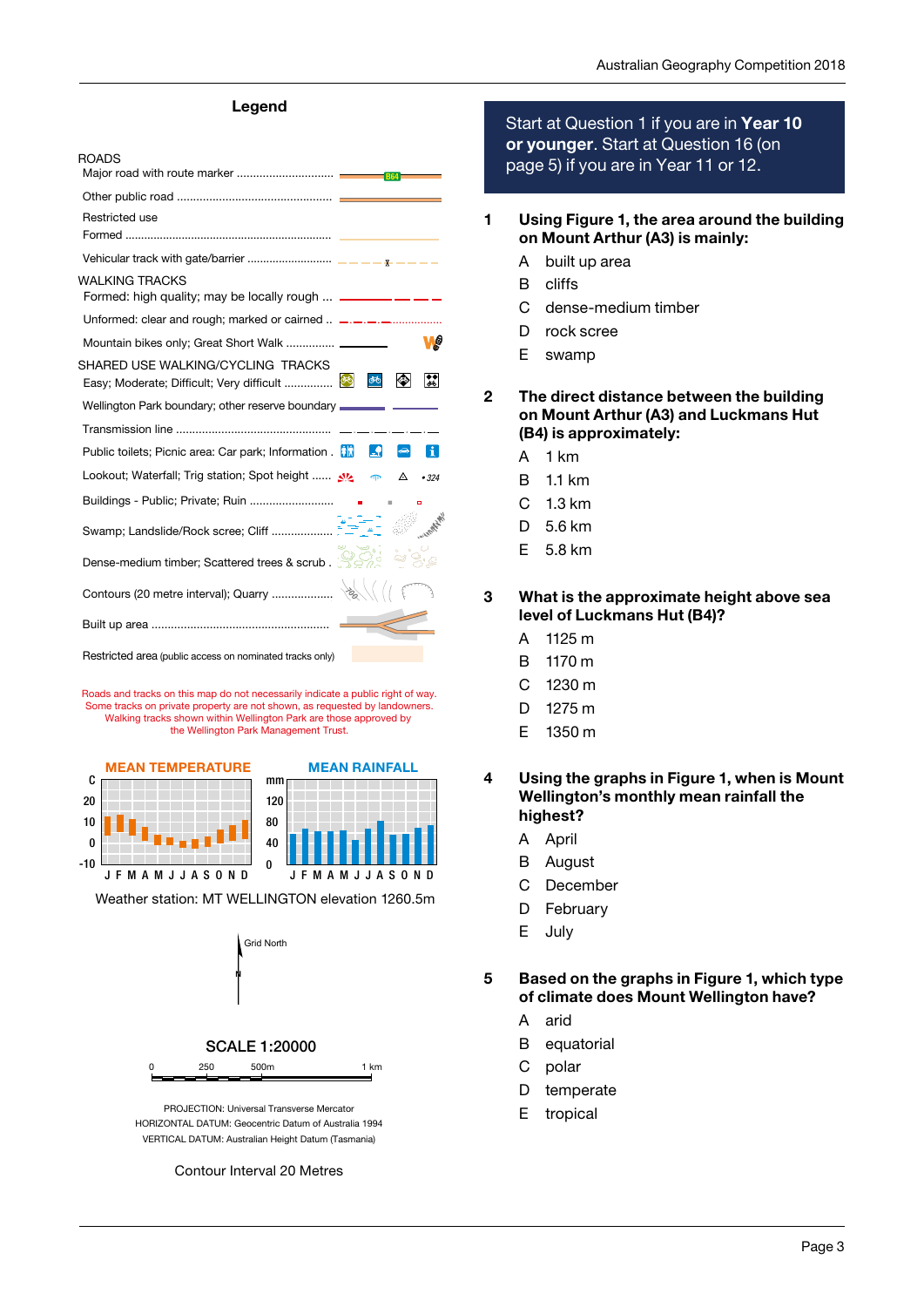## Fold this page back on itself to see the map at the same time.

- 6 If you walked from Luckmans Hut (B4) to the carpark at the end of the road (C5) you would mainly be travelling:
	- A north
	- B northeast
	- C northwest
	- D southeast
	- E southwest

#### 7 Which of these tracks should be the flattest to walk along?

- A Lost World Track (B3)
- B Old Hobartians Track (C3)
- C Organ Pipes Track (C5)
- D Sawmill Track (C5)
- E Zig Zag Track (C5)

#### 8 How is the Aboriginal heritage of the area recognised in the map (Figure 1)?

- A Aboriginal ceremonial sites are marked.
- B The Aboriginal name for Mt Arthur is given.
- C The Aboriginal name for Mt Wellington is given.
- D Aboriginal rock art sites are marked.
- E Tracks follow Aboriginal trade routes.



*Figure 2. Rock formation © Stefan Karpiniec, CC-BY-2.0*

- 9 In which grid square in Figure 1 was the photo in Figure 2 taken?
	- A A4
	- B B2
	- C B5
	- D<sub>C3</sub>
	- E C5
- 10 How was the rock formation shown in Figure 2 created?
	- A Block faulting caused the joints.
	- B Columns developed as magma cooled and contracted.
	- C Deposited sediments built up in layers and then tilted.
	- D Existing rocks were changed due to heat and pressure.
	- E A glacier scratched striations on the rocks.

#### 11 A significant cultural value of an area such as Wellington Park would be:

- A endangered ecosystems
- B endemic flora and fauna
- C geodiversity of the landscape
- D historic bushwalkers' huts
- E source of good quality drinking water

#### 12 With a map scale of 1:20000, which distance does 1 cm on the map represent on the ground?

- A 20 cm
- B 20 km
- $C<sub>20 m</sub>$
- D 200 cm
- E 200 m

## *Table 1. Local liveability survey*

|                                        | <b>Score</b>                  |               |   |   |   |  |  |
|----------------------------------------|-------------------------------|---------------|---|---|---|--|--|
| <b>Indicator</b>                       | Good<br>Poor<br>$\langle$ $>$ |               |   |   |   |  |  |
| Climate comfort                        | 1                             | $\mathcal{P}$ | 3 | 4 | 5 |  |  |
| Air quality                            | 1                             | 2             | 3 | 4 | 5 |  |  |
| Urban design                           | 1                             | $\mathcal{P}$ | 3 | 4 | 5 |  |  |
| Public transport                       | 1                             | 2             | 3 | 4 | 5 |  |  |
| Personal safety                        | 1                             | 2             | 3 | 4 | 5 |  |  |
| Vandalism and graffiti                 | 1                             | 2             | 3 | 4 | 5 |  |  |
| Quality of schools                     | 1                             | $\mathcal{P}$ | 3 | 4 | 5 |  |  |
| Opportunities for<br>post-school study |                               | $\mathcal{P}$ | 3 | 4 | 5 |  |  |

#### 13 Which important indicator category is missing from the survey in Table 1?

- A education
- B environment
- C health
- D infrastructure
- E law and order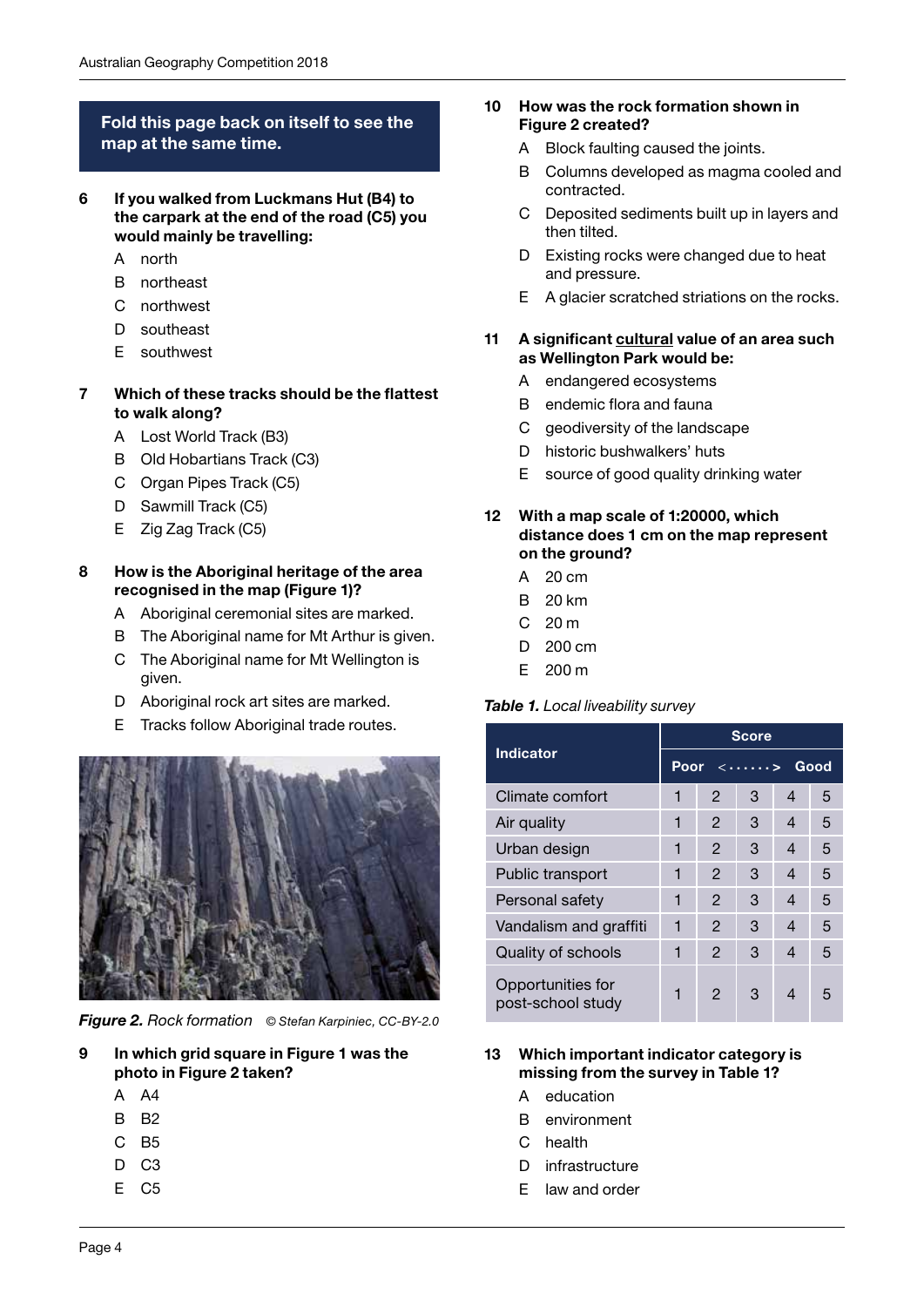#### 14 A liveability index designed for overseas students coming to Australia, gives increased emphasis to:

- A access to medical specialists
- B aged care facilities
- C choice of primary schools
- D plenty of entertainment options
- E all of the above

#### 15 Which of these is a spatial strategy to improve liveability?

- A changing a city's zoning regulations to enhance sustainability
- B controlling a city's population growth
- C investing more in public transport services
- D providing funds for community development initiatives
- E upgrading recreational facilities for young people

Start at Question 16 if you are in Year 11 or 12. Other students continue answering questions.

#### 16 Using Figure 3, between 1984 and 2014 the surface area of the water in Lake Urmia:

- A decreased by approximately 30%
- B decreased by approximately 50%
- C increased by approximately 70%
- D decreased by approximately 90%
- E stayed the same

#### 17 What are the most likely reasons for the changes seen in Figure 3?

- A decreasing evaporation, more hydroelectric dams
- B decreasing humidity, less farming land
- C decreasing rainfall, more water diverted for irrigation
- D decreasing temperatures, greater surrounding population
- E decreasing wind speeds, less local industry



## *Figure 4. Lake Urmia in 2015*

*© Urmia Lake Restoration Program, CC-NC-SA*

- 18 Which impact of the change in water level is best illustrated in Figure 4?
	- A Farmers have easier irrigation access.
	- B Migratory birds have increased nesting areas.
	- C Shipping on most of the lake has halted.
	- D Tourist numbers to the lake have decreased.
	- E Villagers have more land to build on.



*Figure 3. Astronaut photographs of Lake Urmia, Iran, taken from the International Space Station in 1984 (left) and 2014 (right); the photographs are approximately the same scale Source: NASA Johnson Space Center*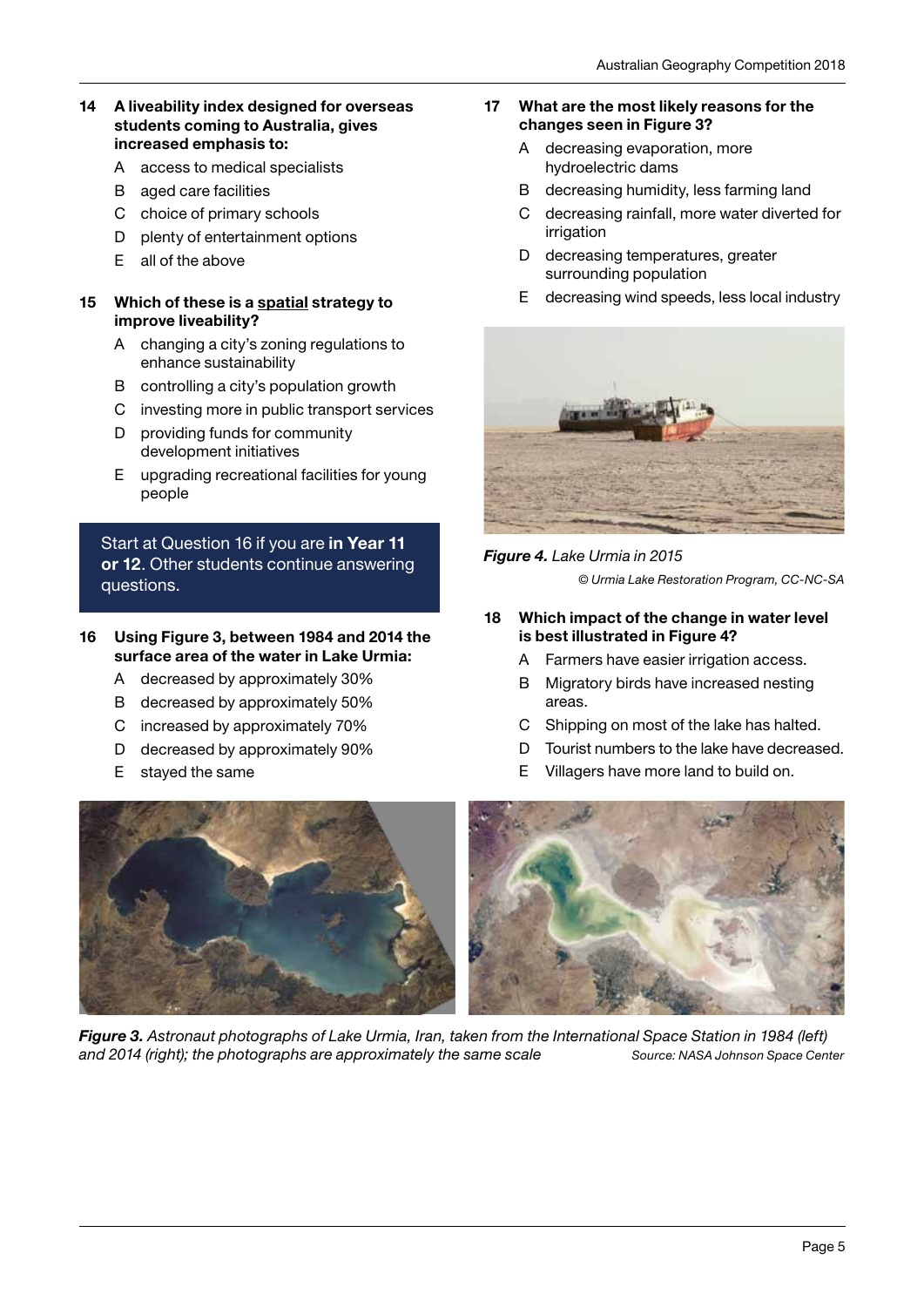#### 19 A realistic management plan to improve Lake Urmia's condition should include:

- A balancing water use and environmental protection
- B building resorts to increase tourism
- C melting icebergs to supplement the water level
- D pumping water into the lake from the Caspian Sea
- E stopping all irrigation around the lake



*Figure 5. Interstate migration in Australia, 2016 Data source: ABS*

- 20 From Figure 5, which state had the highest number of interstate arrivals in 2016?
	- A New South Wales
	- B Queensland
	- C South Australia
	- D Victoria
	- E Western Australia
- 21 Using Figure 5, which state had the highest net gain of people through interstate migration in 2016?
	- A New South Wales
	- B South Australia
	- C Tasmania
	- D Victoria
	- E Western Australia
- 22 A significant reason why Western Australia lost people through interstate migration in 2016 was that:
	- A baby boomers are retiring to coastal WA
	- B jobs associated with the mining boom have ended
	- C Perth's house prices are lower than Sydney's
	- D WA's cost of living is less than Victoria's
	- E all of the above



*Figure 6. Migration cartoon © Simon Kneebone*

### 23 The cartoon in Figure 6 is based on which of these reasons for interstate migration?

- A employment
- B family
- C lifestyle
- D retirement
- E study

## *Table 2. Jumbled definitions*

| Term           | <b>Definition</b>                                                          |
|----------------|----------------------------------------------------------------------------|
| 1. arable      | A. growing a single crop,<br>usually over a large area                     |
| 2. greenfield  | B. an area not previously<br>built on that is earmarked for<br>development |
| 3. monoculture | C. description of land<br>suitable for growing crops                       |

#### 24 From Table 2, which answer accurately links a term with its definition?

- A 1=A, 2=B, 3=C
- B 1=B, 2=A, 3=C
- $C = 1 = B$ ,  $2 = C$ ,  $3 = A$
- D 1=C, 2=A. 3=B
- E 1=C, 2=B, 3=A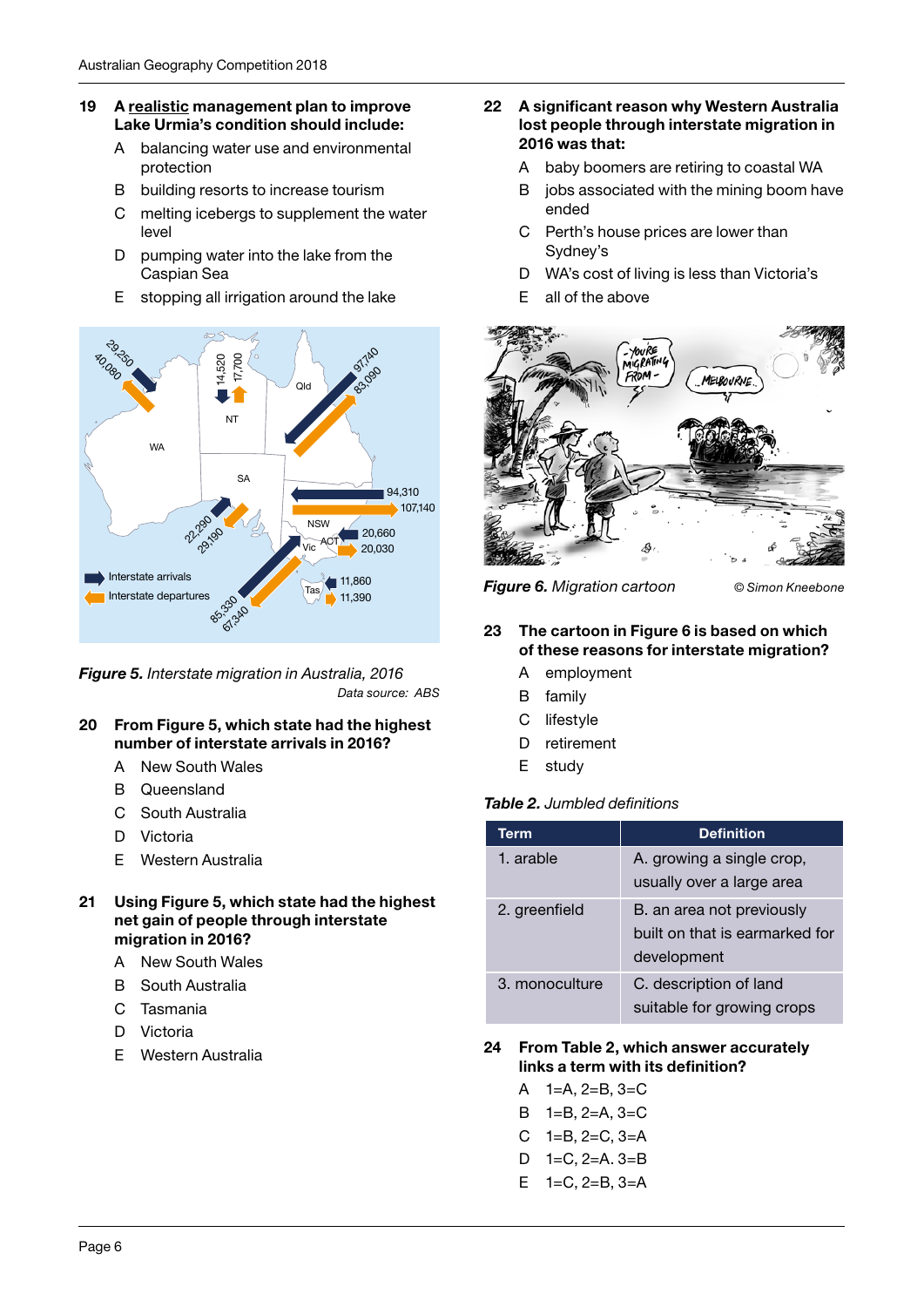

*Figure 7. Iron ore train between Bafq and Yazd, Iran © Kabelleger/David Gubler, CC BY-SA 4.0*

#### 25 Which type of vegetation is shown in the photo in Figure 7?

- A desert
- B grassland
- C savannah
- D steppe
- E woodland

#### 26 Which agent is the most erosive in the type of landscape shown in Figure 7?

- A gravity
- B ice
- C temperature
- D water
- E wind

#### 27 Which geographical concept does the iron ore train shown in Figure 7 best illustrate?

- A environment
- B interconnection
- C place
- D scale
- E space

#### *Table 3. Percentage of Iran's land in agricultural suitability classes based on different criteria*

*Data source: Mohsen B. Mesgaran et al*

| <b>Suitability</b> | $S$ oil +<br><b>Topography</b> | Soil + Topography<br>+ Climate |
|--------------------|--------------------------------|--------------------------------|
| Excluded           | 11.9%                          | 11.9%                          |
| Unsuitable         | 24.4%                          | 69.5%                          |
| Very poor          | 34.3%                          | 2.2%                           |
| Poor               | 15.3%                          | 5.4%                           |
| Medium             | 10.6%                          | 7.6%                           |
| Good               | 3.1%                           | 3.0%                           |
| Very good          | 0.4%                           | 0.4%                           |

- 28 From Table 3, what percentage of Iran's land is classified as good or very good for agriculture, regardless of climate?
	- A 0.4%
	- B 0.8%
	- C 3.4%
	- D 3.5%
	- E 6.9%
- 29 Using Table 3, which factor is the most significant in classifying 69.5% of Iran's land as unsuitable for agriculture?
	- A elevation
	- B low rainfall
	- C saline soils
	- D slope
	- E soils low in organic matter
- 30 Lakes, cities and national parks are examples of areas that would be assigned to which agricultural suitability class in Table 3?
	- A excluded
	- B good
	- C medium
	- D poor
	- E very good

If you are in Year 8 or younger, stop at Question 30. Other students continue answering questions.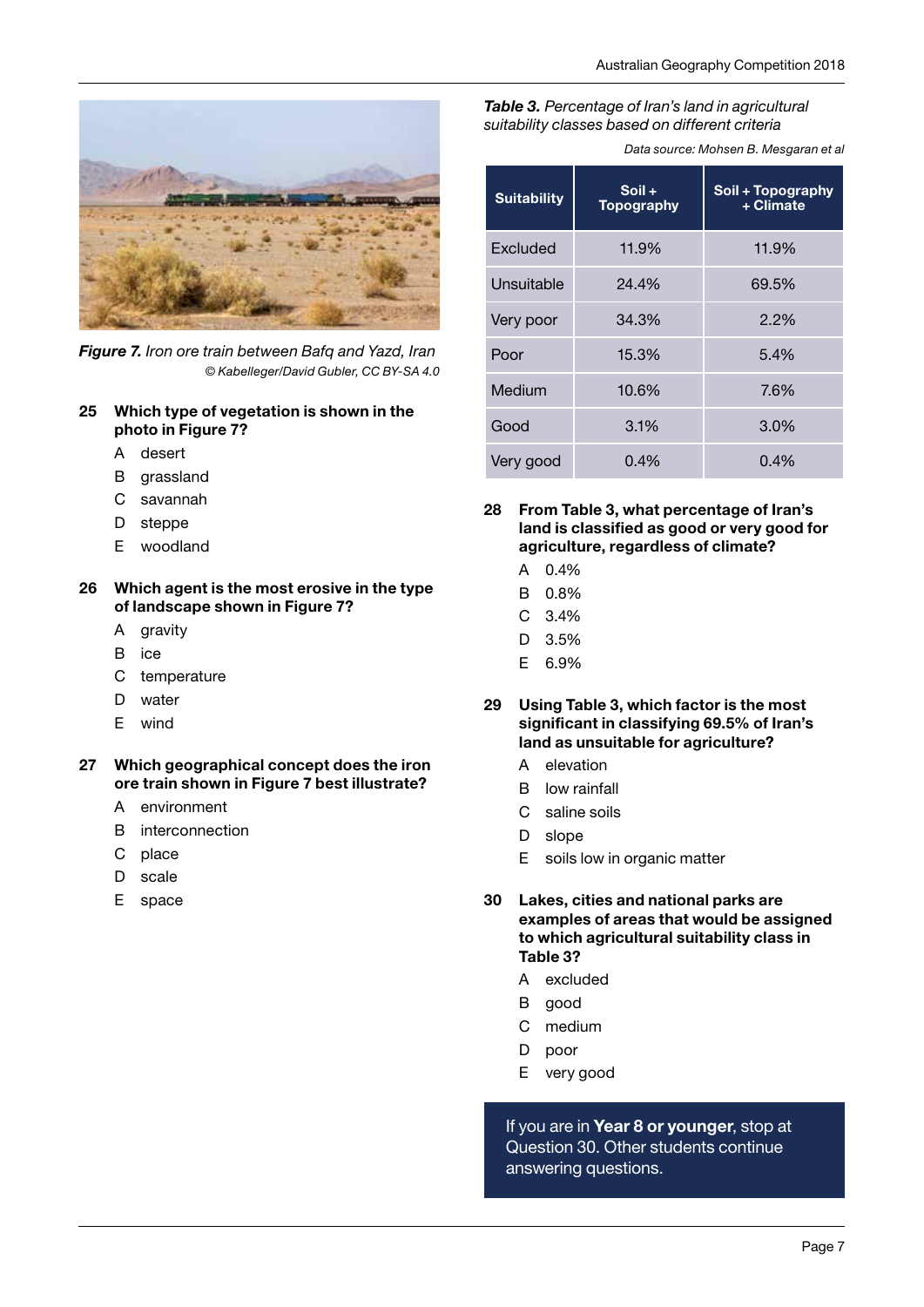

*Figure 8. Campaign postcard*

*© T. Goswami, Equations*

## 31 The postcard in Figure 8 is appealing to tourists to:

- A be culturally sensitive
- B buy local goods
- C choose sustainable tourism operators
- D leave their cameras at home
- E take better care of the environment

#### 32 For an Australian holidaying in India, which activity would emit the most greenhouse gases?

- A eating Western-type food in restaurants
- B flying to India and back
- C staying in luxury hotels
- D travelling around India by train
- E visiting the Taj Mahal and other iconic sites

## 33 To protect environmentally sensitive areas in Australia, tourists visiting national parks are encouraged to:

- A clean up Australia
- B reduce, reuse, recycle
- C switch off your lights for the future of our planet
- D take nothing but pictures, leave nothing but footprints
- E think global, act local

## 34 Which of the following is a composite indicator of development?

- A  $CO<sub>2</sub>$  emissions
	- B Human Development Index
	- C infant mortality rate
	- D life expectancy
	- E years of schooling



*Figure 9. Out-of-school children of primary school age Source: OurWorldInData.org, CC-BY-SA*

## 35 The graph in Figure 9 is a:

- A box scattergram
- B compound bar graph
- C cumulative line graph
- D multiple column graph
- E pie chart

#### 36 From Figure 9, in which region did out-ofschool children increase the most between 1992 and 1997?

- A East Asia and Pacific
- B Europe and Central Asia
- C North America
- D South Asia
- E Sub-Saharan Africa

## 37 Which statement is supported by the data in Figure 9?

- A Africa's share of out-of-school children of primary school age has decreased since 1992.
- B The number of girls in primary education has increased.
- C The number of out-of-school children in East Asia and the Pacific has declined steadily since 1992.
- D Since 1992, the number of out-of-school children of primary school age has decreased the most in South Asia.
- E There are more primary school aged children in Africa than in Asia.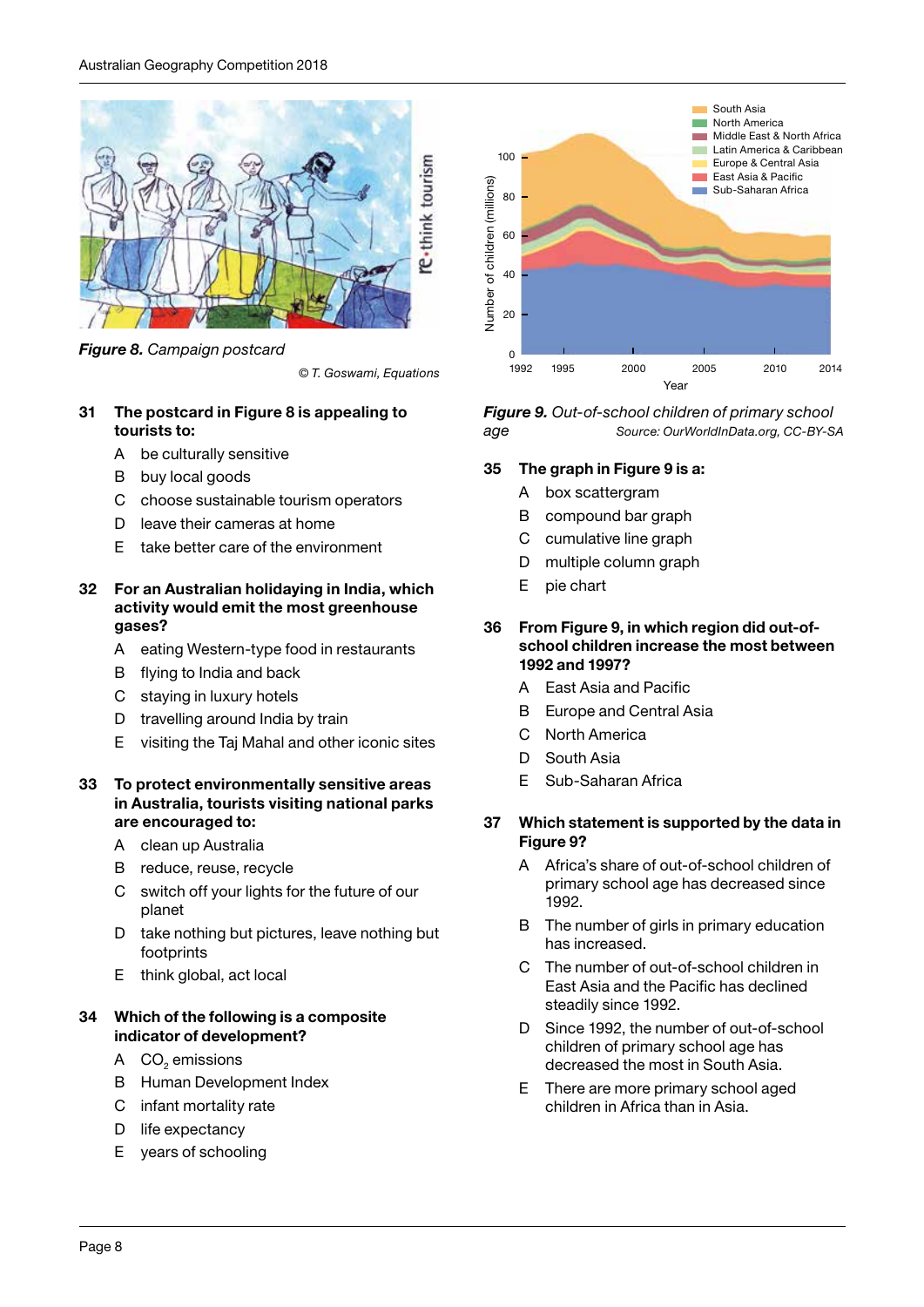## 38 Using Figure 9, programmes to achieve the United Nations goal of quality education for all should focus most on:

- A East Asia and Pacific
- B Europe and Central Asia
- C North America
- D South Asia
- E Sub-Saharan Africa

#### 39 The reasons why children are out of school include that:

- A the children live in war zones
- B some cultures have a bias against female education
- C their governments cannot afford to build schools where they live
- D they are child labourers
- E all of the above
- 40 Reducing the percentage of out-of-school children in a country is usually associated with a reduction in:
	- A average household income
	- B GDP per capita
	- C literacy rate
	- D total fertility rate
	- E all of the above

If you are in Year 9 or 10, stop at Question 40. Year 11s and 12s continue answering questions on next page.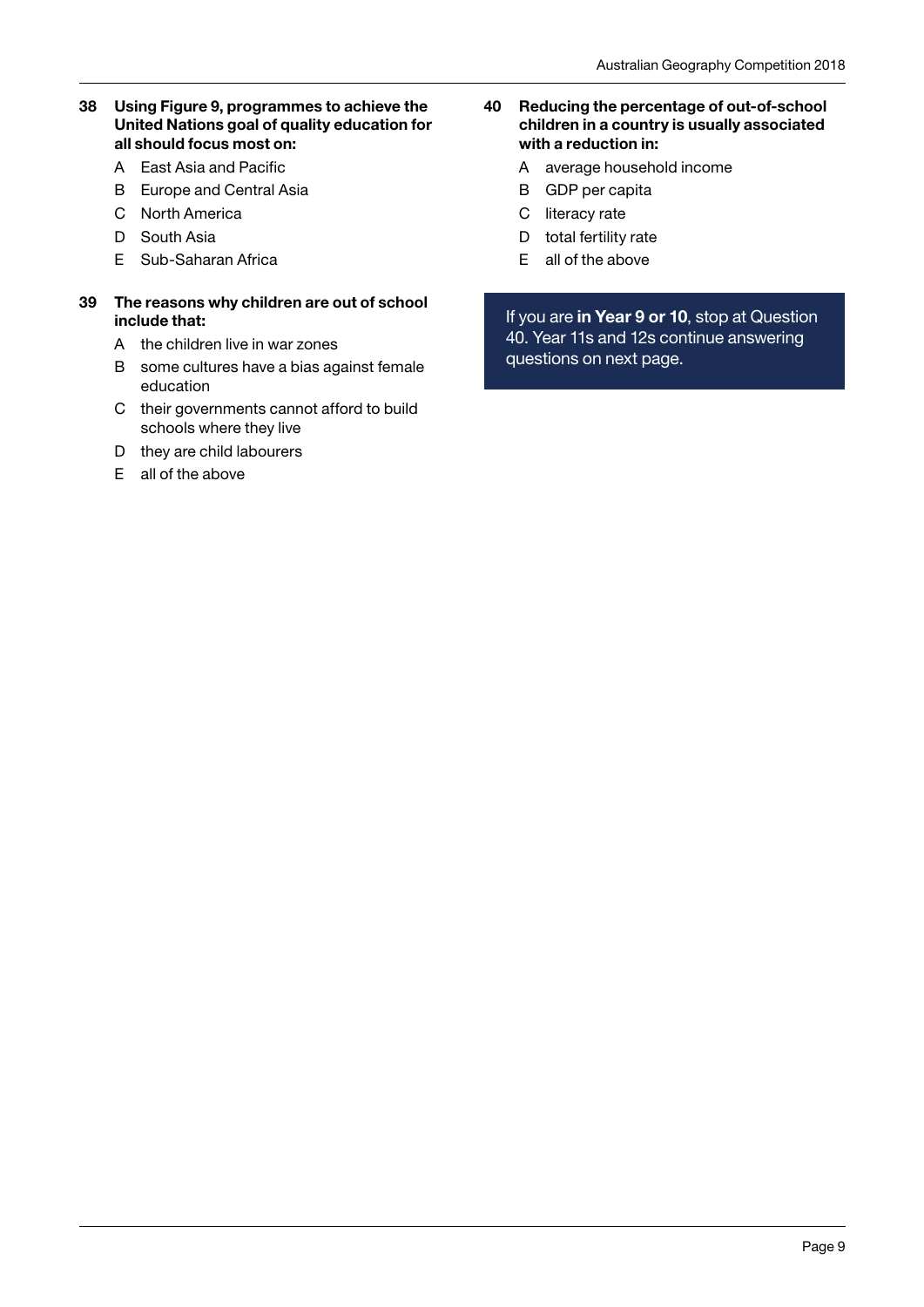

*Figure 10. Annual woody vegetation clearing in Queensland, 1988-2016; separate remnant woody data available from 1997 onwards Source: Qld Dept of Science, Information Technology and Innovation*



*Source: Qld Dept of Science, Information Technology and Innovation*

|                               | <b>Total area</b><br>$(0.000)$ ha) | Rate of woody vegetation clearing (,000 ha/yr) |                |                |                |               |                     |                 | <b>Estimated</b> |                                  |
|-------------------------------|------------------------------------|------------------------------------------------|----------------|----------------|----------------|---------------|---------------------|-----------------|------------------|----------------------------------|
| <b>Drainage</b><br>division   |                                    | 2014-15                                        | 2015-16        |                |                |               |                     |                 |                  | extent of<br>woody               |
|                               |                                    | <b>Total</b>                                   | <b>Pasture</b> | <b>Crops</b>   | Forest         | <b>Mining</b> | Infra-<br>structure | Settle-<br>ment | <b>Total</b>     | vegetation<br>in division<br>(%) |
| <b>Bulloo</b>                 | 5185                               | 3                                              | 3              | $\Omega$       | $\overline{0}$ | $\Omega$      | 0                   | $\Omega$        | 3                | $30 \pm 1$                       |
| Gulf<br><b>Rivers</b>         | 45315                              | 21                                             | 24             | $\leq$ 1       | $\leq$ 1       | 1             | $\leq$ 1            | $\leq$ 1        | 26               | $73 \pm 1$                       |
| Lake Eyre                     | 51013                              | 38                                             | 29             | $\leq$ 1       | $\Omega$       | $\Omega$      | $\leq$ 1            | $\leq$ 1        | 29               | $20 \pm 1$                       |
| Murray-<br>Darling            | 26252                              | 119                                            | 168            | $\overline{2}$ | $\mathcal{P}$  | $\leq$ 1      | $\leq$ 1            | $\leq$ 1        | 173              | $48 \pm 3$                       |
| <b>North</b><br>East<br>Coast | 45028                              | 115                                            | 145            | $\mathcal{P}$  | 14             | 1             | 1                   | 1               | 164              | $67 \pm 2$                       |



# *Figure 11. Queensland drainage divisions © Qld Dept of Science, Information Technology and Innovation*

#### 41 Which is the most accurate definition of an anthropogenic biome?

- A a biome resulting from sustained direct human interactions with ecosystems
- B a biome that has had any form of human influence
- C an entirely natural biome with no human interaction or influence
- D a human settlement located in a natural biome
- E intentional human activity that may result in changes to the biophysical environment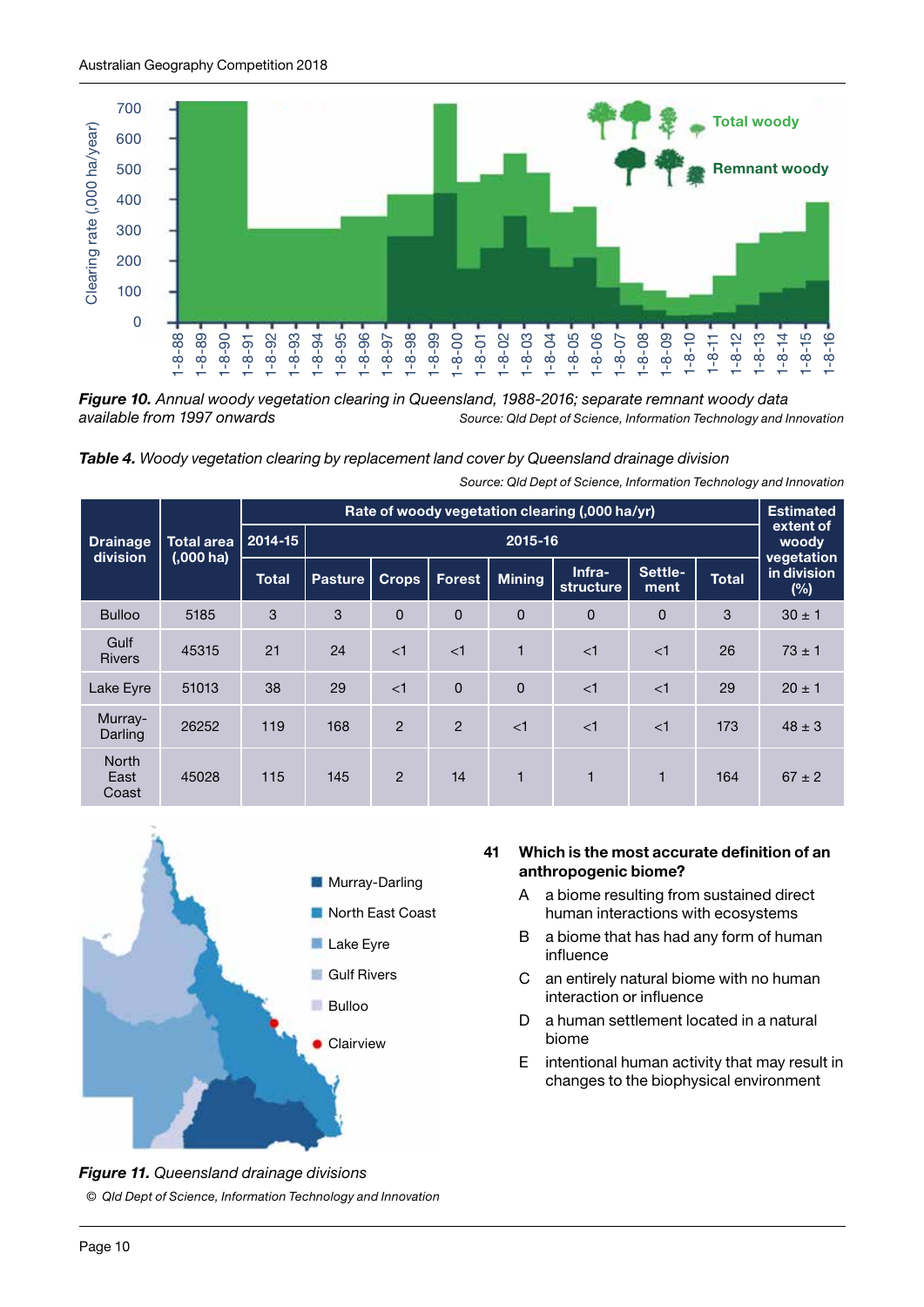

*Figure 12. Queensland government changes affecting vegetation clearing, 1989-2016*

*Sources: V.J. Neldner et al; Queensland Country Life; Qld Premier's Dept*



- cleared in Queensland in 2002-03?
	- A 543 ha
	- B 873 ha
	- C 343,000 ha
	- D 554,000 ha
	- E 885,000 ha
- 43 "Panic clearing" historically occurs when a political restriction of vegetation clearing is expected. Which of these years is the best example of this?
	- A 1997-98
	- B 1999-00
	- C 2002-03
	- D 2012-13
	- E 2014-15
- 44 Which Queensland drainage division had the largest area of woody vegetation, as at 2015-16?
	- A Bulloo
	- B Gulf Rivers
	- C Lake Eyre
	- D Murray-Darling
	- E North East Coast

#### 45 The main reason why woody vegetation is cleared in Queensland is for:

- A agricultural production
- B mining
- C plantation timber
- D road construction
- E urban expansion
- 46 Using Table 4 and Figure 11, the increase in woody vegetation clearing from 2014-15 to 2015-16 in the drainage division affecting the Great Barrier Reef, was approximately:
	- A 13%
	- B 24%
	- C 30%
	- D 43%
	- E 49%

#### 47 Which statement about woody vegetation clearing in Queensland is best supported by the information in the sources?

- A About 16,000 ha of forest was cleared in 2015-16.
- B Government decisions have a major impact on the rate of clearing.
- C Most woody vegetation in Queensland has been cleared.
- D No remnant vegetation was cleared in 1992-93.
- E Vegetation clearing has no benefits.